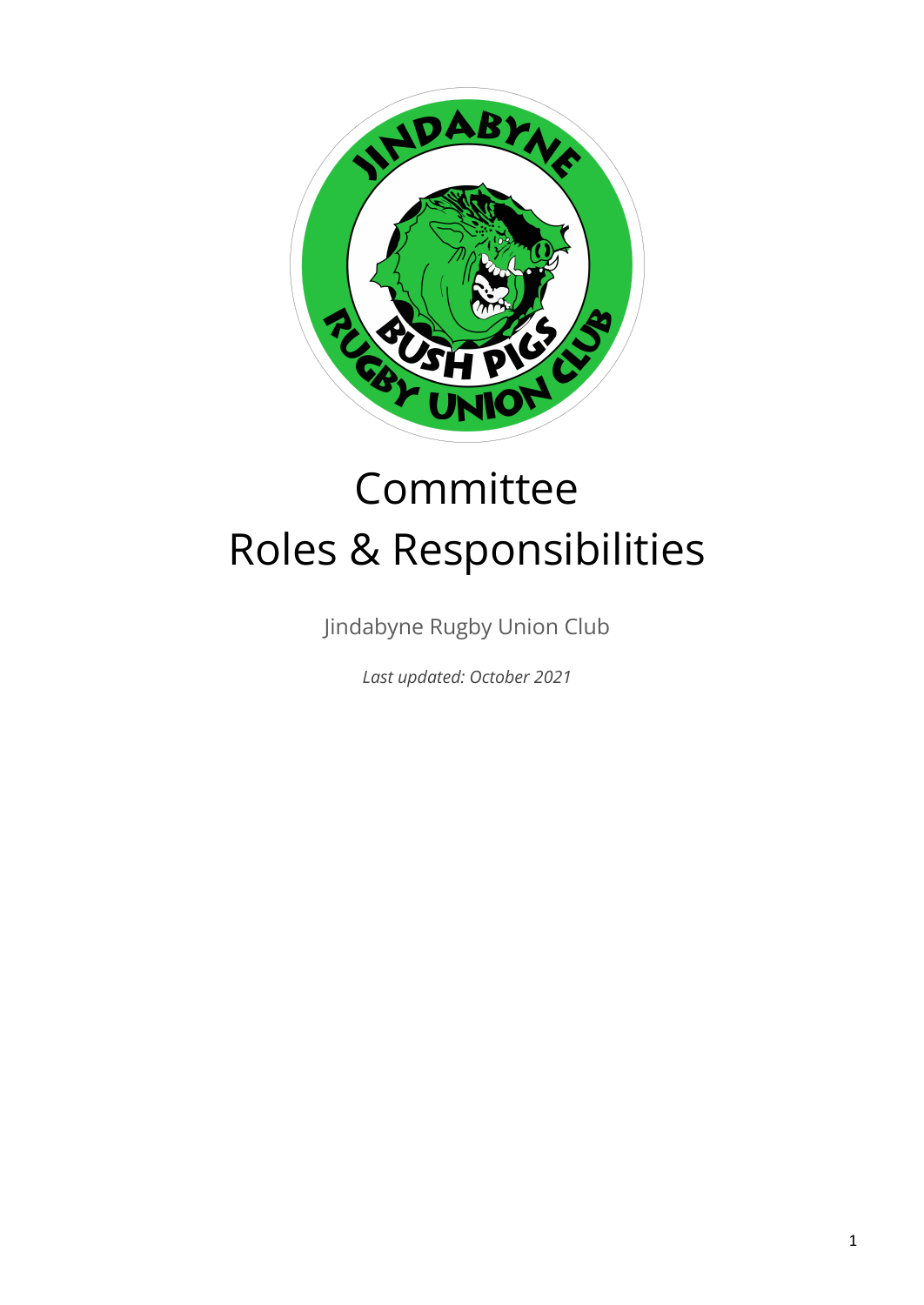# **REFER TO THE JRUC [CONSTITUTION](https://bushpigs.com.au/about-us/constitution/)**

<span id="page-1-0"></span>

| <b>Elected Directors</b>                              |                                 | $\mathbf{1}$   |
|-------------------------------------------------------|---------------------------------|----------------|
|                                                       | President                       | $\mathbf{1}$   |
|                                                       | Treasurer                       | $\overline{2}$ |
|                                                       | Secretary                       | $\overline{2}$ |
|                                                       | <b>Vice President Seniors</b>   | 3              |
|                                                       | <b>Vice President Juniors</b>   | 3              |
|                                                       | <b>Rugby Manager</b>            | 3              |
| <b>Appointed Directors and/or Delegated Functions</b> |                                 | 4              |
|                                                       | Food & Beverage Manager         | 4              |
|                                                       | Registrar                       | 4              |
|                                                       | <b>Publicity Manager</b>        | $\overline{4}$ |
|                                                       | <b>Communications Manager</b>   | $\overline{4}$ |
|                                                       | Merchandise Officer             | 5              |
|                                                       | Memberships Officer             | 5              |
|                                                       | Grounds Manager                 | 5              |
|                                                       | Sponsorship Manager             | 5              |
|                                                       | <b>Events Coordinator</b>       | 5              |
|                                                       | Member Protection Officer (MPO) | 6              |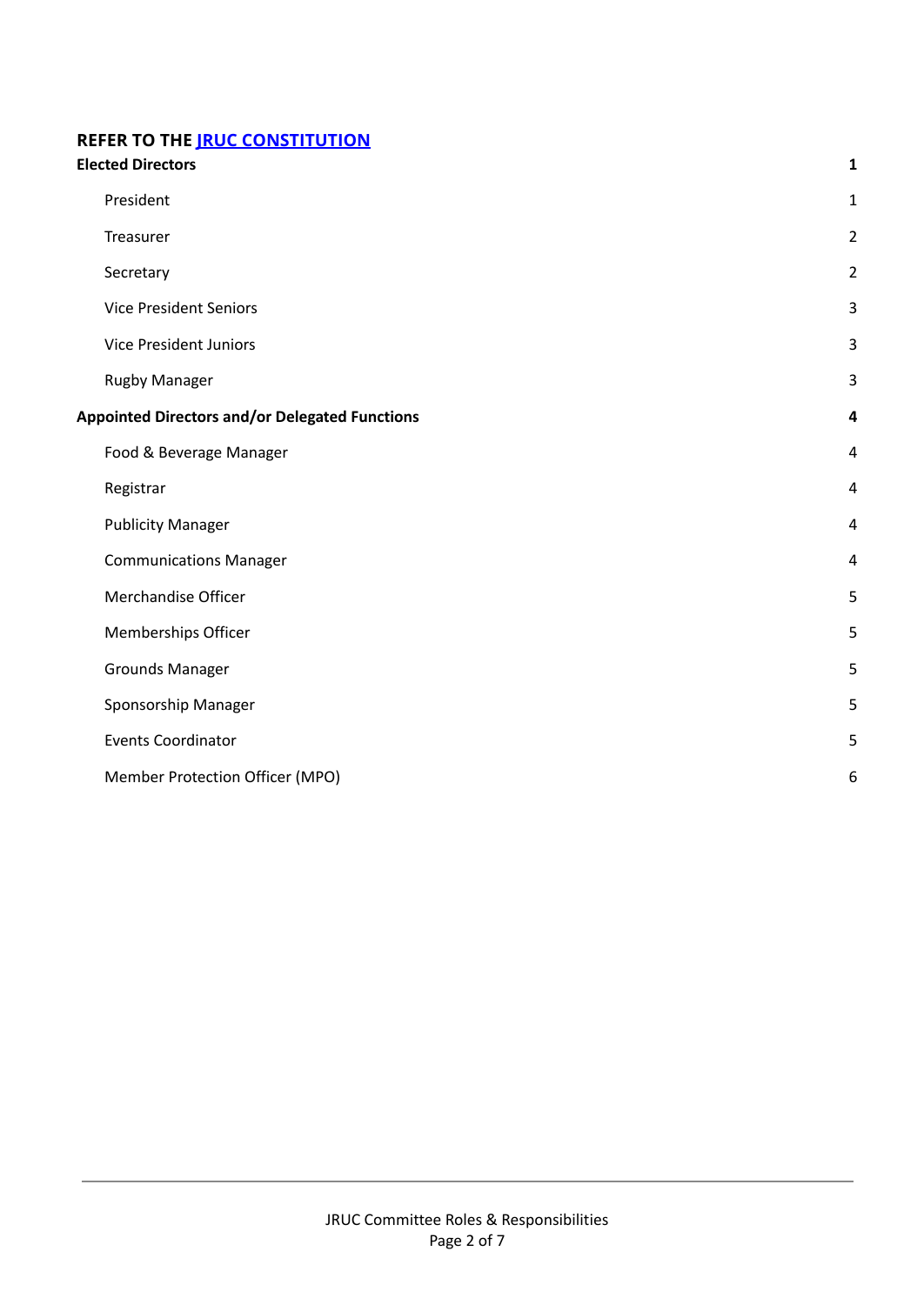# **Elected Directors**

# <span id="page-2-0"></span>President

Reports to: ARU, ACTRU, ACTJRU, Life Members Responsibilities:

- chairs all meetings;
- presidents report for AGM, junior and senior club presentations;
- oversee all club operations and motivate other committee members re their duties
- delegate with member protection officer;
- ensure that club remains a "Good Sports" club; ensure that club provides a safe environment for all participants and volunteers
- Conflict resolution
- Be the representative of the club at various meetings and presentations.

#### <span id="page-2-1"></span>**Treasurer**

Reports to: ARU, ACTRU, ACTJRU, Life Members, President Responsibilities:

- Responsible for all club accounts and reconciliation including player and member registration fees, charity rounds and events, credit cards
- All invoicing, including: sponsors; invoicing for bus hire;
- payment of bills;
- accounting
- supplier & debtor management
- producing treasurers reports including financial statements for all committee meetings and AGM;
- ensure that expenditure by the club is controlled and in line with budget;
- ensure that insurances and fees are paid;
- banking of monies raised from Friday night raffles, bar and canteen;
- organising floats for all functions, events and home games. canteen and bar to be available for pick up from the LJH for home games;
- ensure that there is two to sign for all takings when returned to the LJH
- Issue and hold club fuel cards
- Set up accounts with various suppliers as required
- Collect Registration fees.
- Bar Licensee

# <span id="page-2-2"></span>**Secretary**

Reports to: President Responsibilities:

- Day to day operations of the club including:
- Raffle rosters and organising fundraising events.
- Insurances
- Public Officer
- Ensure club has first aiders etc.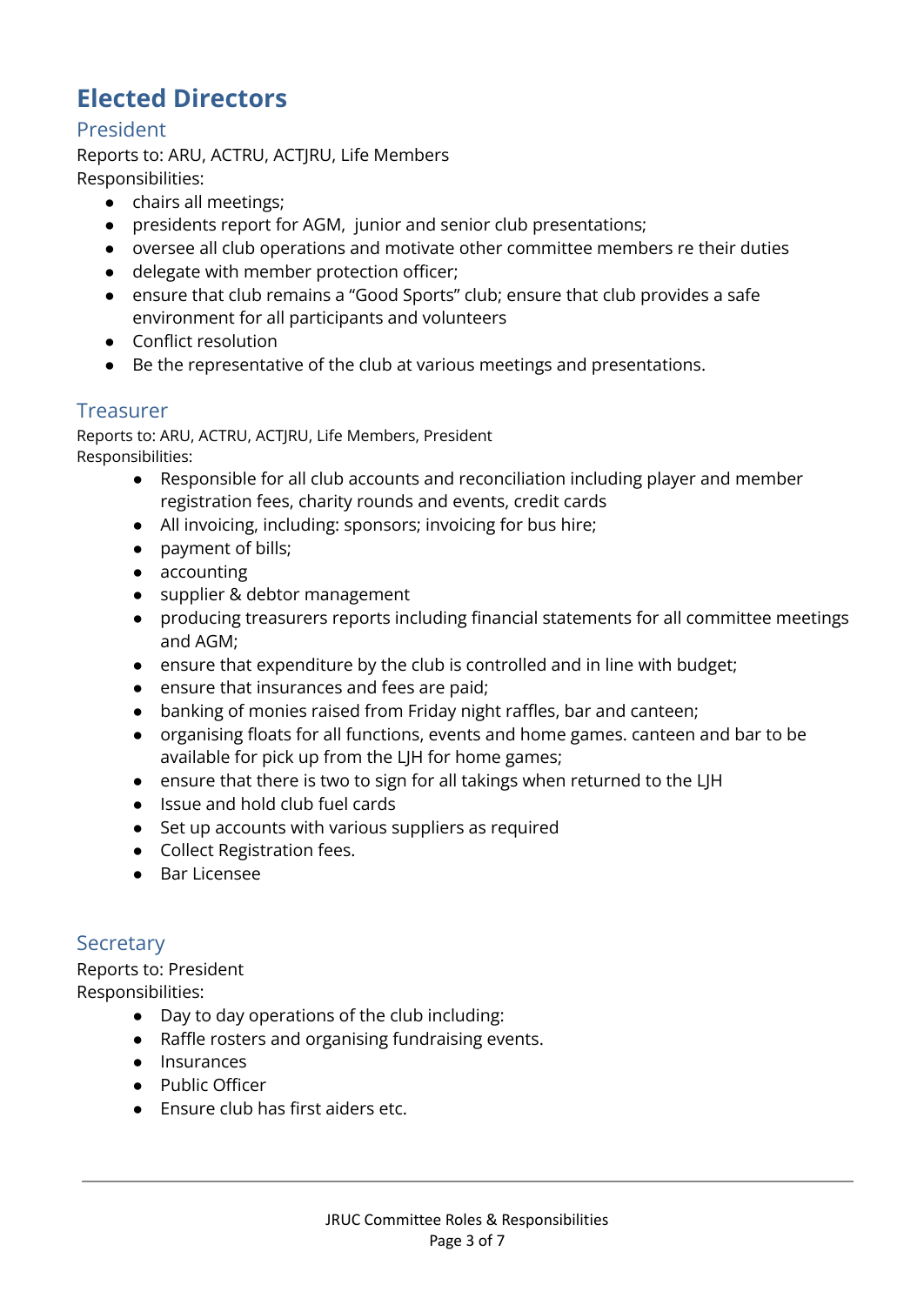- Ensure club advertises and honours sponsorship arrangements
- Prepare Club calendar (training dates, season launch, presentation nights)
- Ensure all paperwork commitments are met, bus rego's, insurance, player Rego's etc.
- Written communication with stakeholders (SRSC, Brumbies, schools etc)
- Ensure that club seasonal positions are filled eg coaches, team managers etc
- Ensure effective communication between all committee members.
- Distribute e-mails and mail as required.
- Supervising other committee members re their responsibilities
- Organise regular club meetings, various committees.
- keeping minutes of all meetings;
- corresponding with ARU, ACTJRU, ACTSNSWRU, ACTRU;
- delegating tasks to communications manager for any correspondence for club stakeholders;
- delegating tasks to publicity manager for information to the general public;
- record keeping for all incidents that may arise,
- scheduling raffle duty and arranging collection of prizes (shopping),
- checking the PO Box

# <span id="page-3-0"></span>Vice President Seniors

Reports to: President

Responsibilities:

- stand in as President when President is unavailable;
- communicate all information between senior team/s and committee;
- ensure that seniors comply with the code of conduct;
- Responsible for coordinating Senior playing group.
- Initial contact for all senior coaches, players and managers.
- Initial contact for conflict resolution.
- Report to committee on all senior matters
- Ensure anyone participating in senior rugby in any role is registered.
- Contactable at all times.

# <span id="page-3-1"></span>Vice President Juniors

Reports to: President

Responsibilities:

- organise buses and schedules for all junior teams;
- liaise with team managers regarding game times and locations for each week;
- liaise with other clubs regarding game times and update ACTJRU and ACTRA;
- provide information and equipment to team managers
- Responsible for Coordinating Junior playing group.
- Initial contact for all Junior coaches, players and managers.
- Initial contact for conflict resolution.
- Report to committee on all junior matters
- Ensure anyone participating in Junior rugby in any role is registered.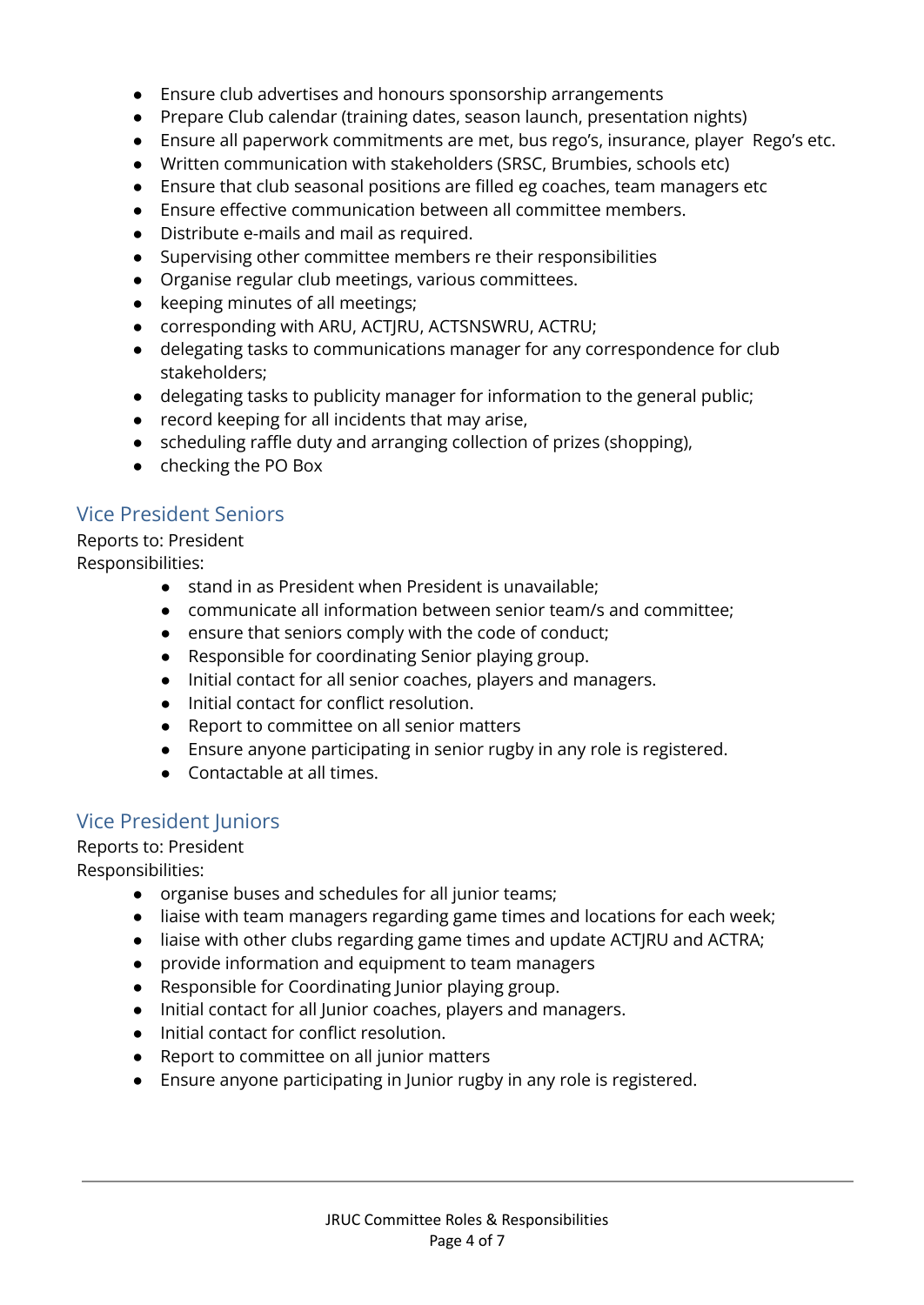# <span id="page-4-0"></span>Rugby Manager

Reports to: President

Responsibilities:

- game day set up and pack down;
- ground marshal for home games (must wear high vis vest);
- ensure first aid kits are well stocked and available;
- Responsible for rugby operations.
- Oval Booking.
- Rugby Uniforms.
- Club scheduling, training, games, activities.
- Ensure registrations and lists are correct.
- Transport coordination.
- ACTJRU and Brumbies contact.

# <span id="page-4-1"></span>**Appointed Directors and/or Delegated Functions**

# <span id="page-4-2"></span>Food & Beverage Manager

Reports to: Treasurer

Responsibilities:

- stocking and running canteen and bar;
- ensure that "Good Sports" club guidelines are met;
- ensuring that safe food handling practices are followed;
- comply with NSW Responsible Service of Alcohol rules and regulations;
- ensure that all bar staff hold a current NSW RSA;
- cleaning and pack down of canteen and bar after each home game;
- returning floats and takings to the LJH following home games;
- ensure that the Liquor License is displayed in the bar at all times when the bar is operational;
- ensure that no alcohol is served during junior games;
- **●** ensures that we maintain our "Good Sports Club" certification

#### <span id="page-4-3"></span>Registrar

Reports to: Treasurer Responsibilities:

- Ensure that all participants (players, coaches, managers, officials, volunteers) are registered with Rugby Xplorer prior to participating in training and matches;
- Ensures that all volunteers have a valid WWCC and records their numbers;
- Loading registration product into Rugby Xplorer prior to registration;
- Update squad lists in Match Day so all players are signed on for each game;
- **●** Assist Team Managers and team staff in how to use Match Day;
- Keep club records up to date e.g communication lists, payment lists
- Review and administer registration payments for scholarship winners
- Liaise with Team Coaches/Managers regularly on player lists.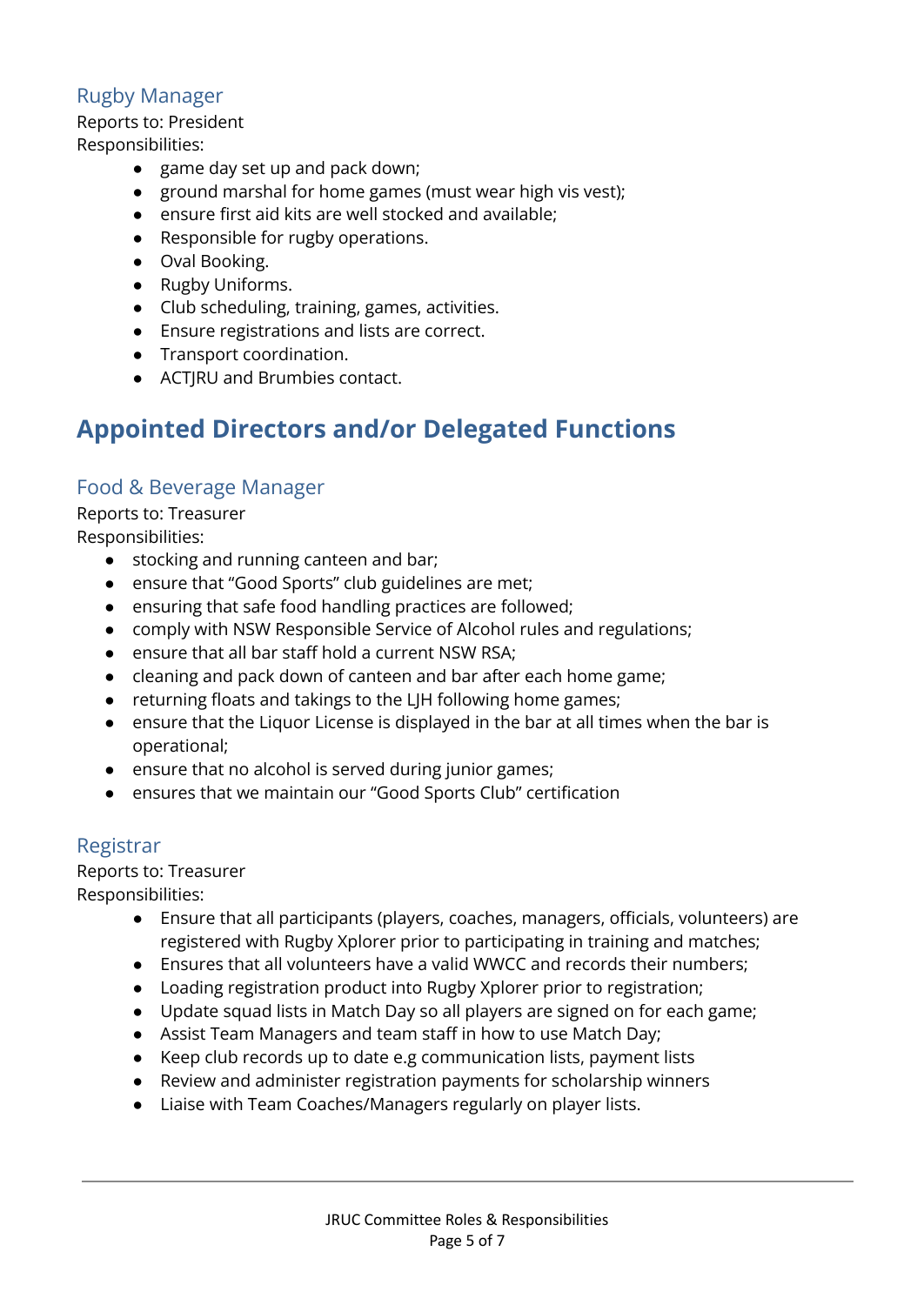# <span id="page-5-0"></span>Publicity Manager

Reports to: Secretary Responsibilities:

- JRUC events, activities and products through club's outbound communication channels including website and social media
- Coordinate match reports from all club teams to ensure they make media deadlines
- Provide local media newspaper and/or radio station with weekly articles throughout the rugby season and as required e.g. media releases
- Manage club Facebook and Instagram accounts with consistent posting to grow and engage our audience
- Arranging photographers for special events

#### <span id="page-5-1"></span>Communications Manager

#### Reports to: Secretary

Responsibilities:

- Communicate key information to members of JRUC through email and text;
- Weekly email newsletters through to sponsors and members during rugby season and periodically outside of season
- Work with various committee members to gather information, to disseminate.
- Prepare a newsletter each week.
- Liaise with sponsors to advertise specials for members.
- Keep contacts and registers up to date.

# <span id="page-5-2"></span>Merchandise Officer

Reports to: Treasurer

Responsibilities:

- Source suppliers of club merchandise and equipment, consulting Sponsorhip Manager and senior exec members as required
- Order stock and equipment from suppliers, ensuring sufficient lead times for delivery
- Set up of Bushpigs Shop at all home games;
- Fulfilment of online orders
- Maintain decent stock levels in various sizes;
- Ensure that uniforms are all correct;
- **●** Distribute uniforms to players at start of season

#### <span id="page-5-3"></span>Memberships Officer

Reports to: Treasurer & Secretary Responsibilities:

- Maintain records of financial members of the club;
- **●** Consistent engagement with life members and ex-players groups
- **●** Establish & actively promote club membership program